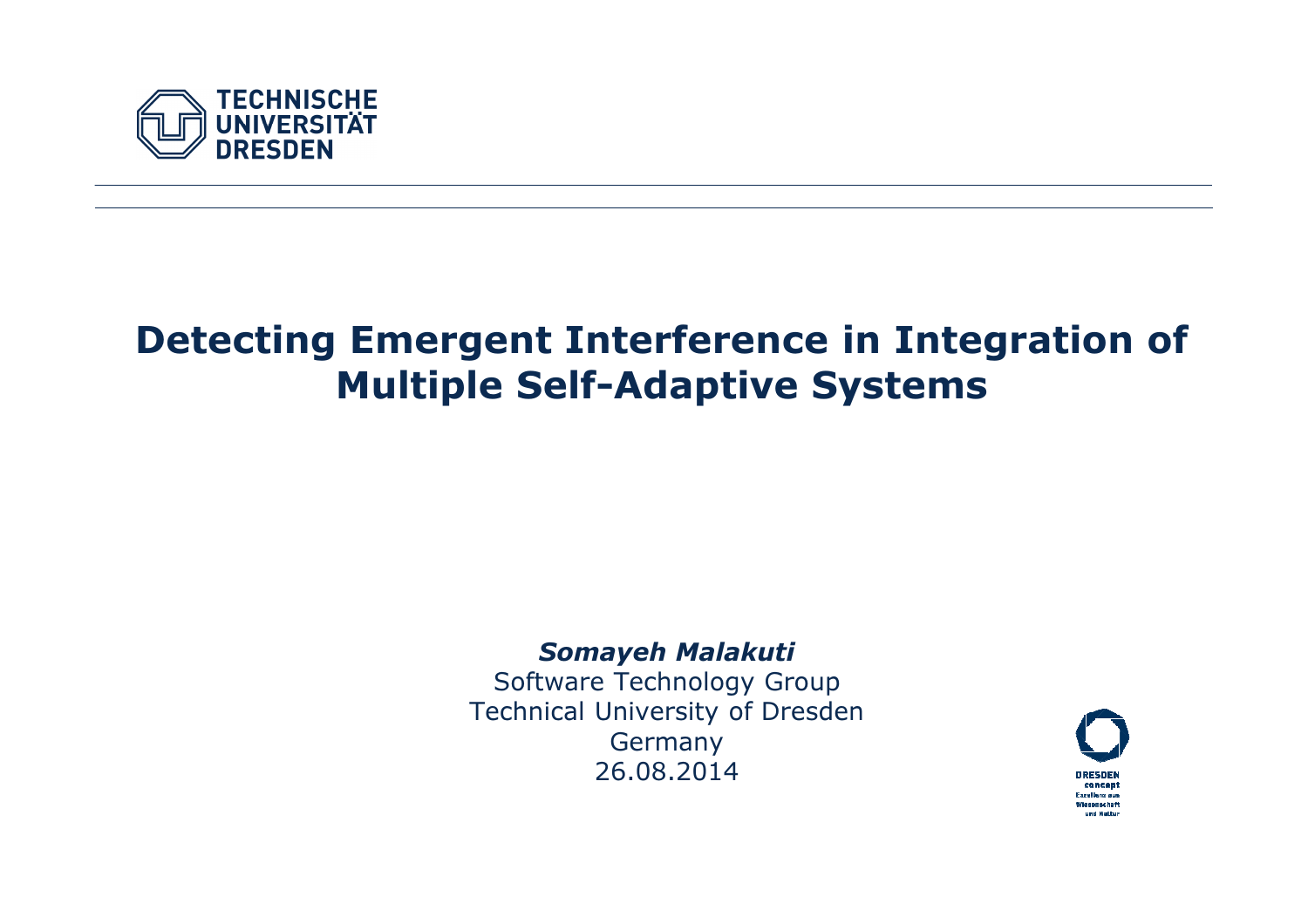

## **Outline**

- •Background
- Detecting Emergent Interference via Formal Verification $\bullet$ 
	- •Modeling execution environment
	- Modeling self-adaptive systems
	- Verification of self-adaptive systems
	- Modeling and verifying SoS
- Conclusion and Future Work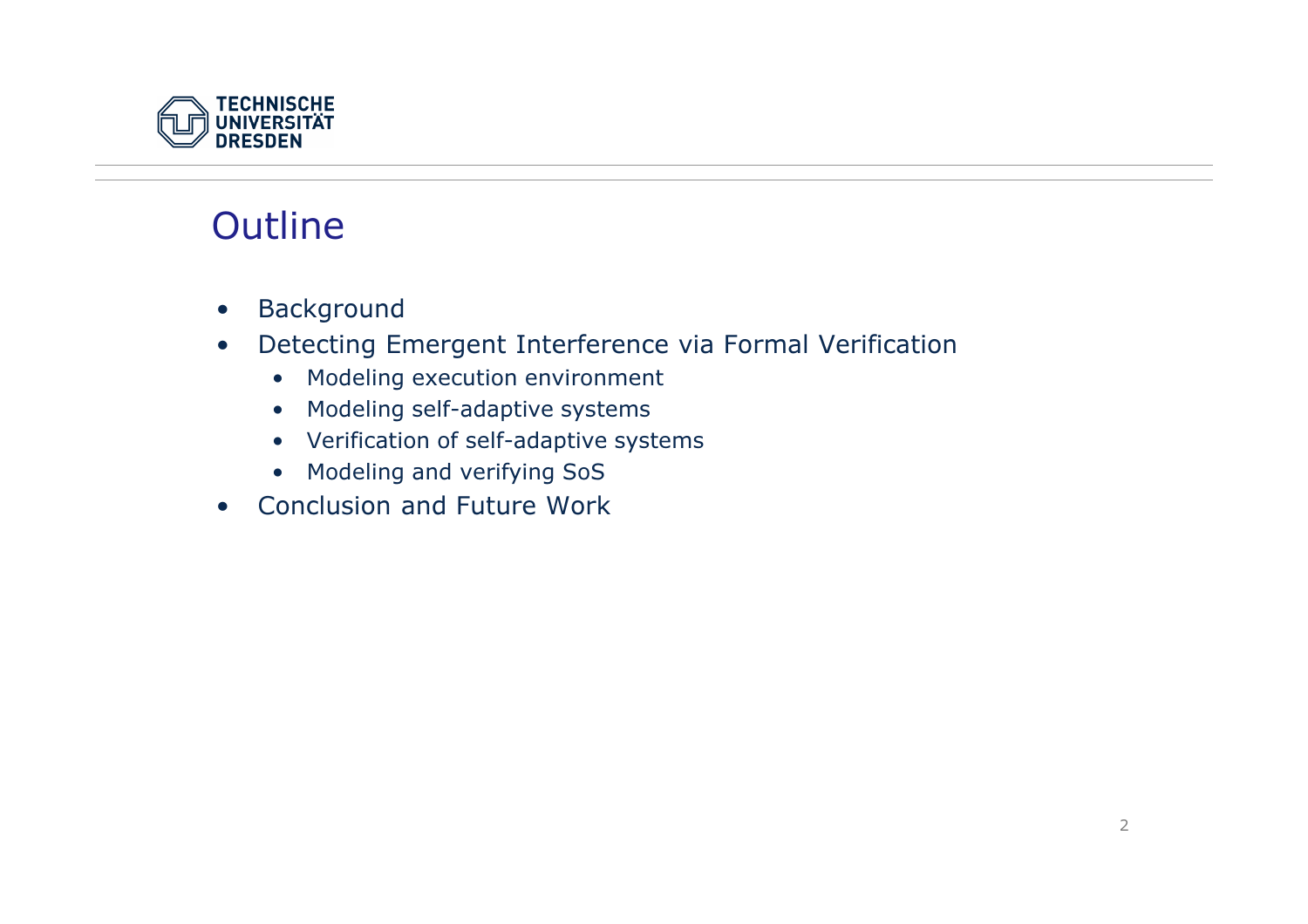

## Background

- $\bullet$  Self-adaptive software systems (SAS's) are characterized by their ability to adapt according to changes in their environment.
- • MAPE-K model is widely adopted to design and implement SAS's as a feedback control loop.

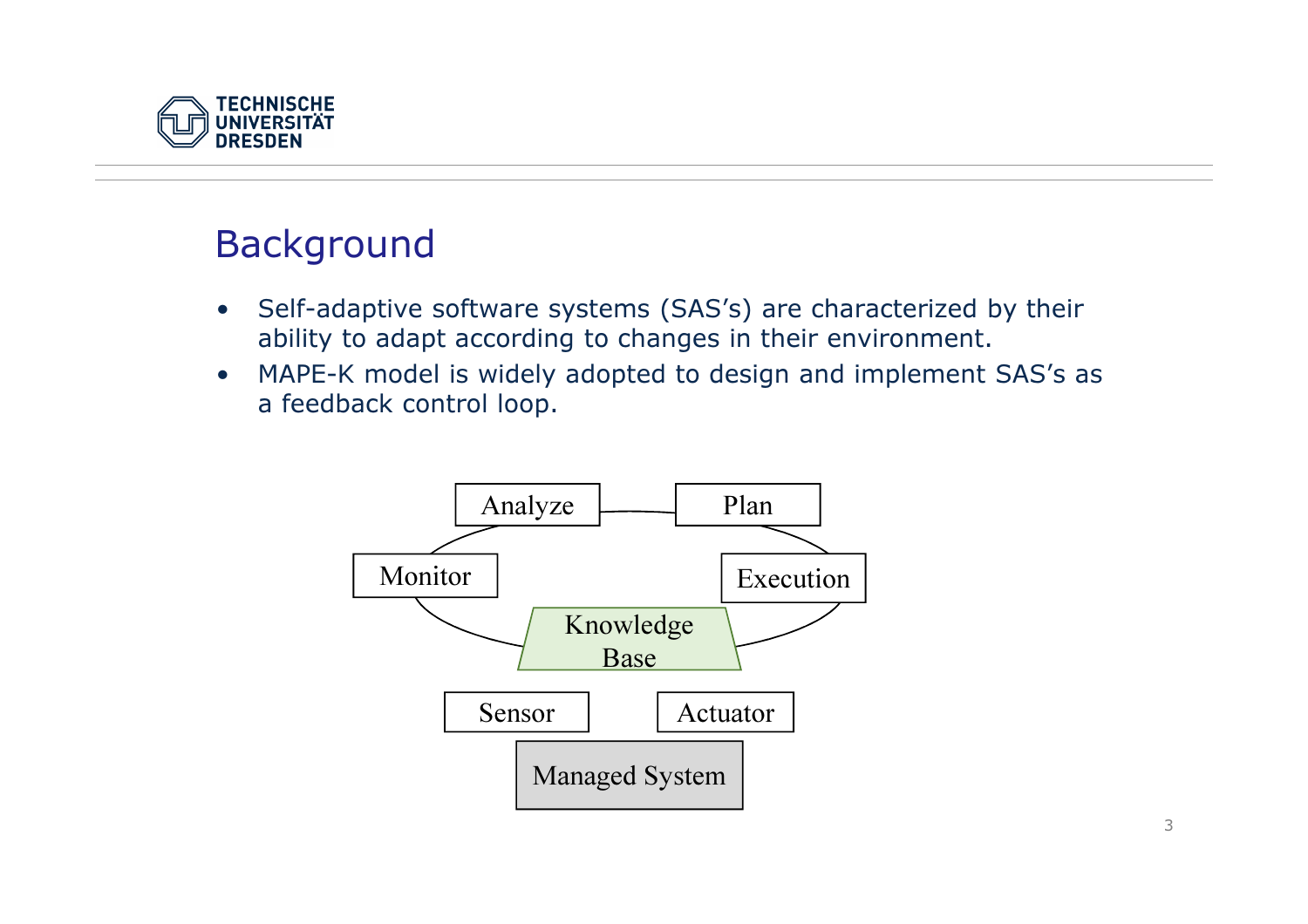

#### Background

- • Within the context of the HAEC (Highly Adaptive Energy-efficient Computing) project, different research teams are investigating various kinds of SAS at different layers:
	- operating systems, database management systems, application software and virtual machines.
- $\bullet$  The common goal of these SAS's is to improve the energy-utility of the system:
	- The system must serve the requests of users in an energy efficient way while fulfilling the desired utility objectives of the users.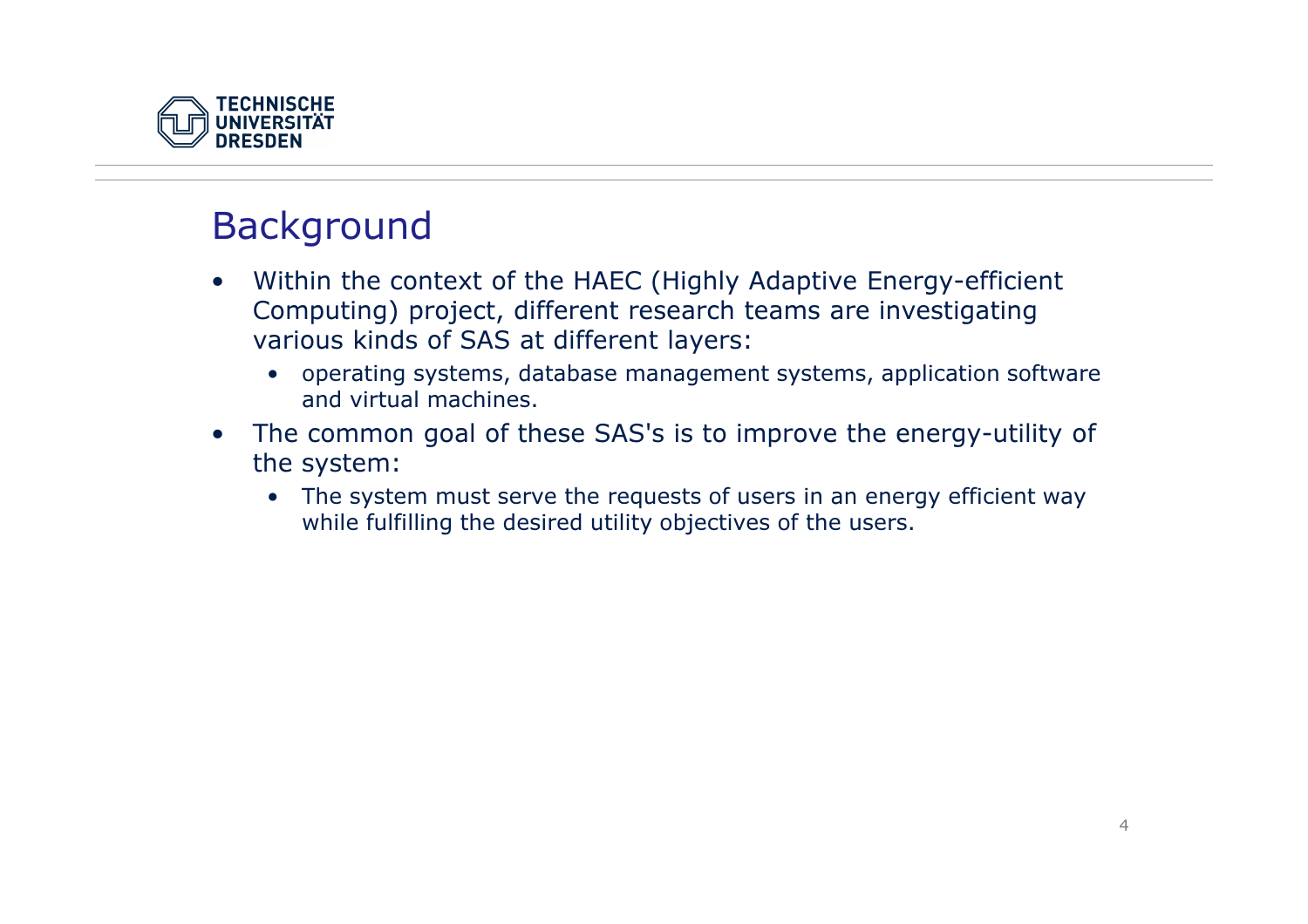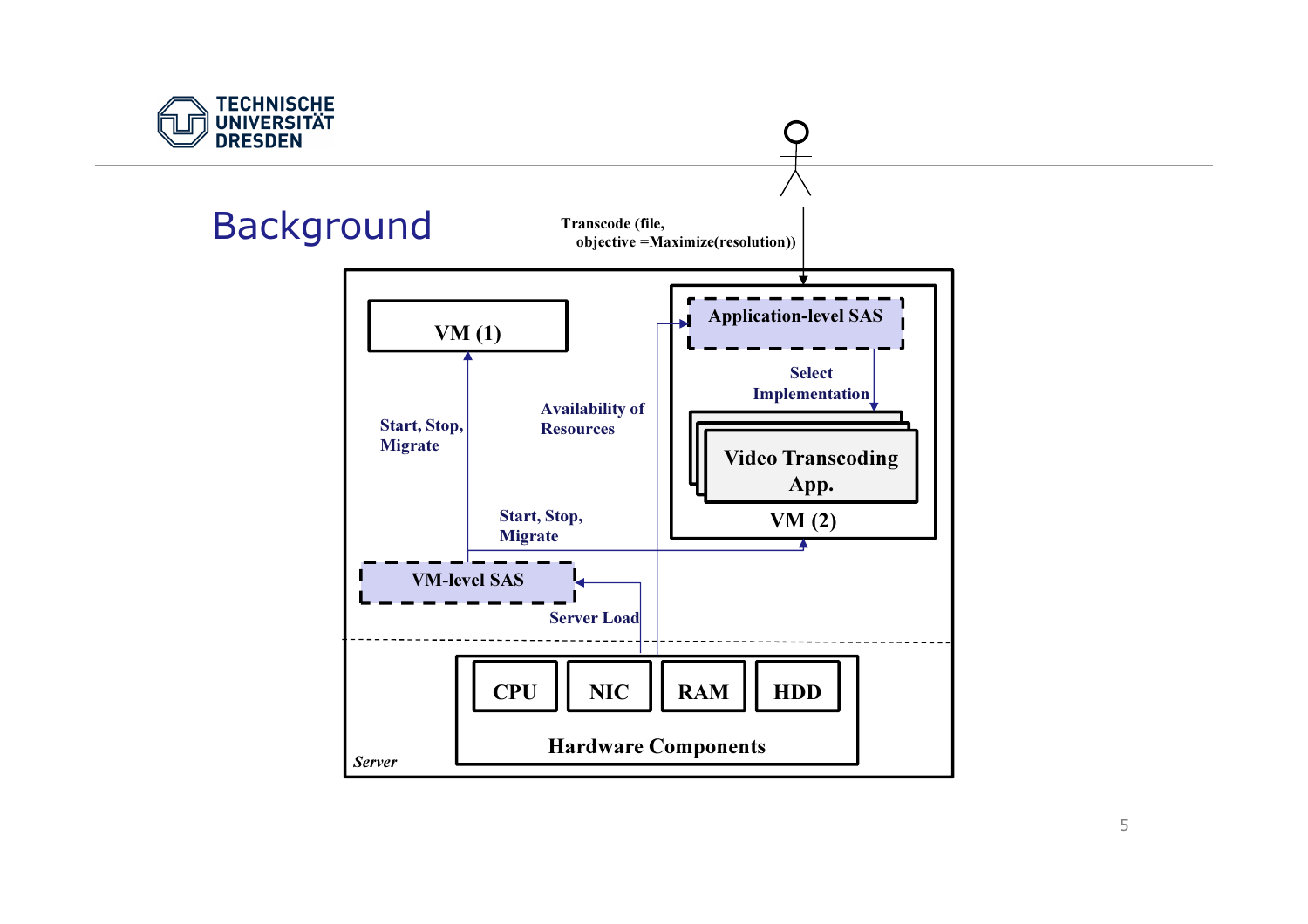

## Background

- $\bullet$  Integrating multiple SAS's, which are developed and managed independently, is a novel example of SoS.
	- Is there any <u>emergent interference as the result of such</u> integration, which may negatively influence the overall energyutility of the system?
- • Emergent behavior is an effect that is caused from the interactions of multiple constituent entities.
	- The term "emergent" implies that it is very hard or even impossible to reduce the behavior to the behavior of individual constituent entities.
- $\bullet$  Various types and categories of emergent behavior are defined in literature. Examples are:
	- Expected and desirable emergent behavior
	- Expected and undesirable emergent behavior
	- Unexpected and desirable behavior
	- •Unexpected and undesirable emergent behavior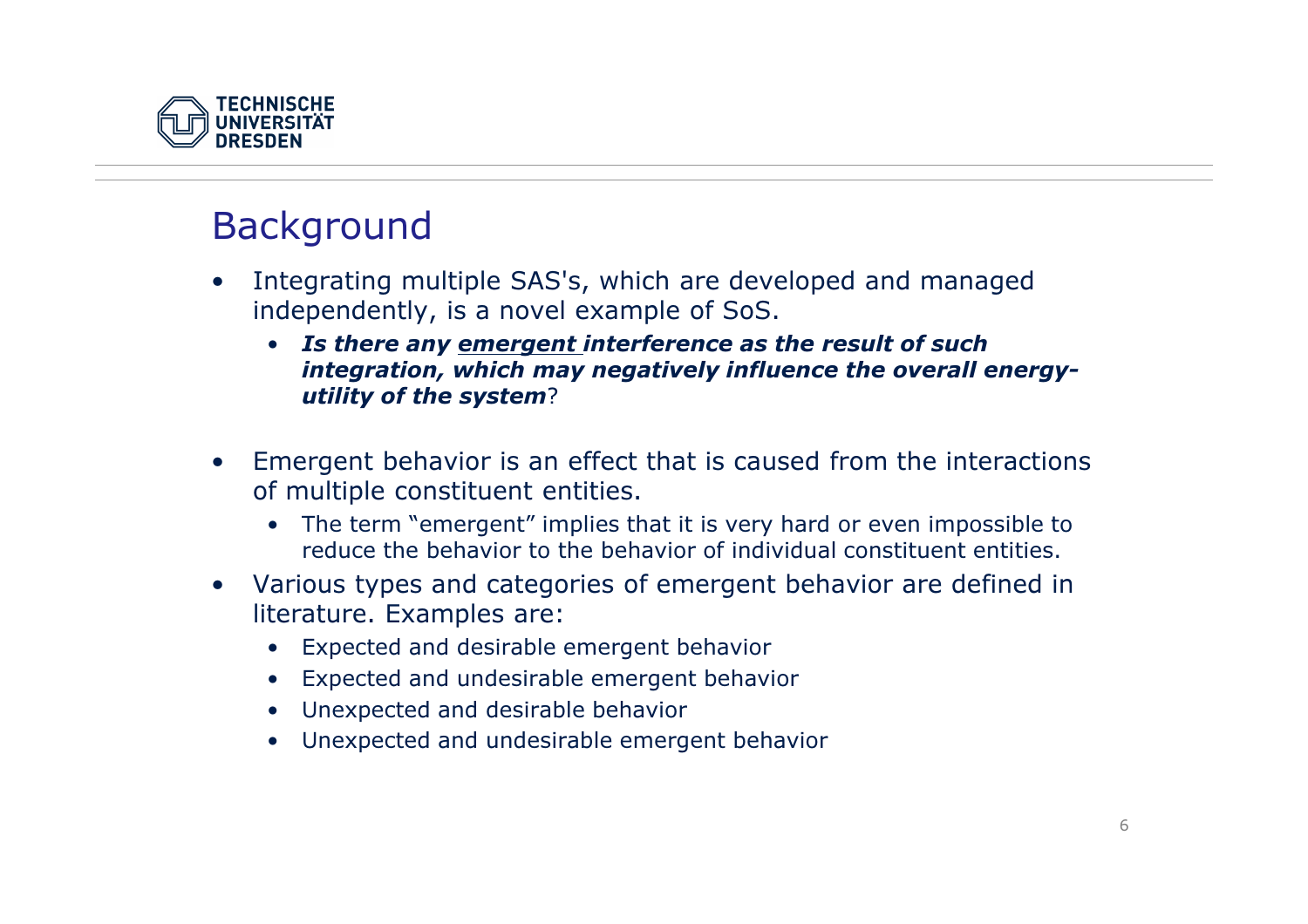

## Detecting Emergent Interference via Formal Verification

- • Due to the complexity of SAS's, there is an inevitable need to provide methodological and tool support to detect emergent interference.
- $\bullet$  There are various methods to detect emergent behavior:
	- Variable-based
	- Event-based
	- > These require **a priori definition** of emergent behavior
- • Adopting formal modeling and model checking to detect emergent behavior can be regarded as a combination of the variable-based and event-based methods.
	- $\bullet$  The behavior of each constituent system is modeled as an event-based automaton, and the states of each automaton is represented via a set of variables.
	- A specific global state of the system, which is automatically detected by a model checker, is regarded as emergent behavior.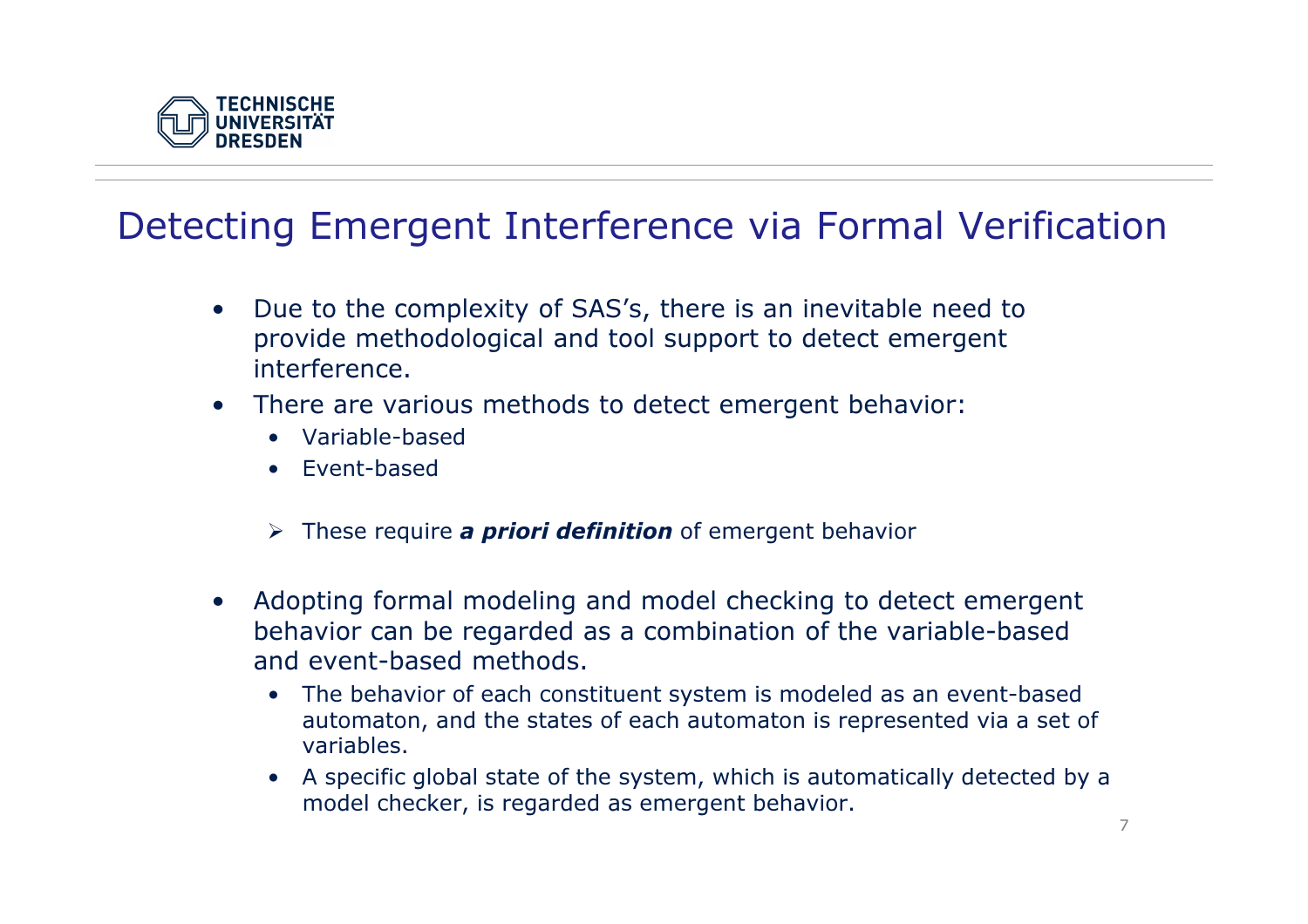

#### Step 1: Modeling Execution Environment

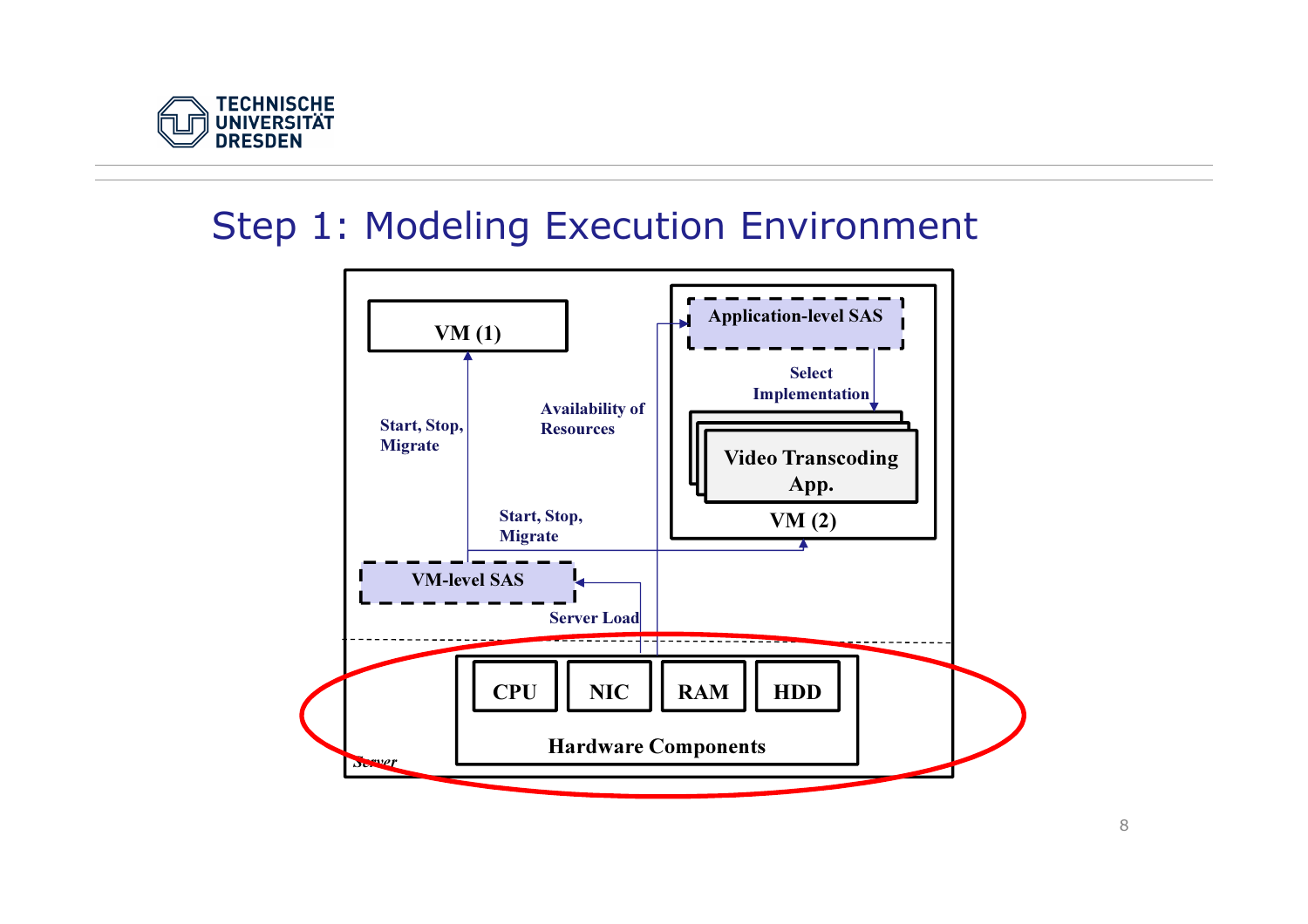

## Step 1: Modeling Execution Environment (CPU)

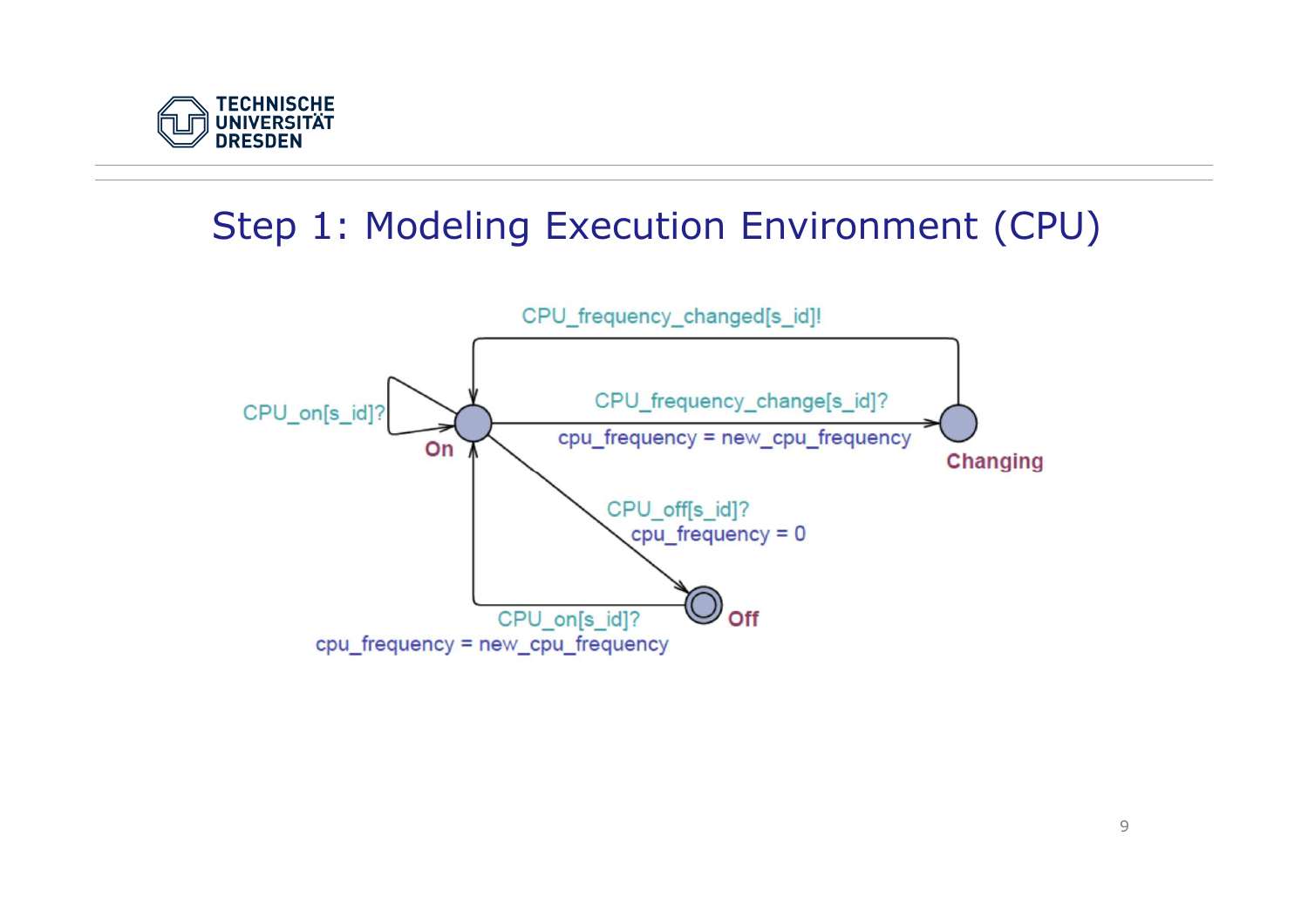

## Step 1: Modeling Execution Environment (NIC)

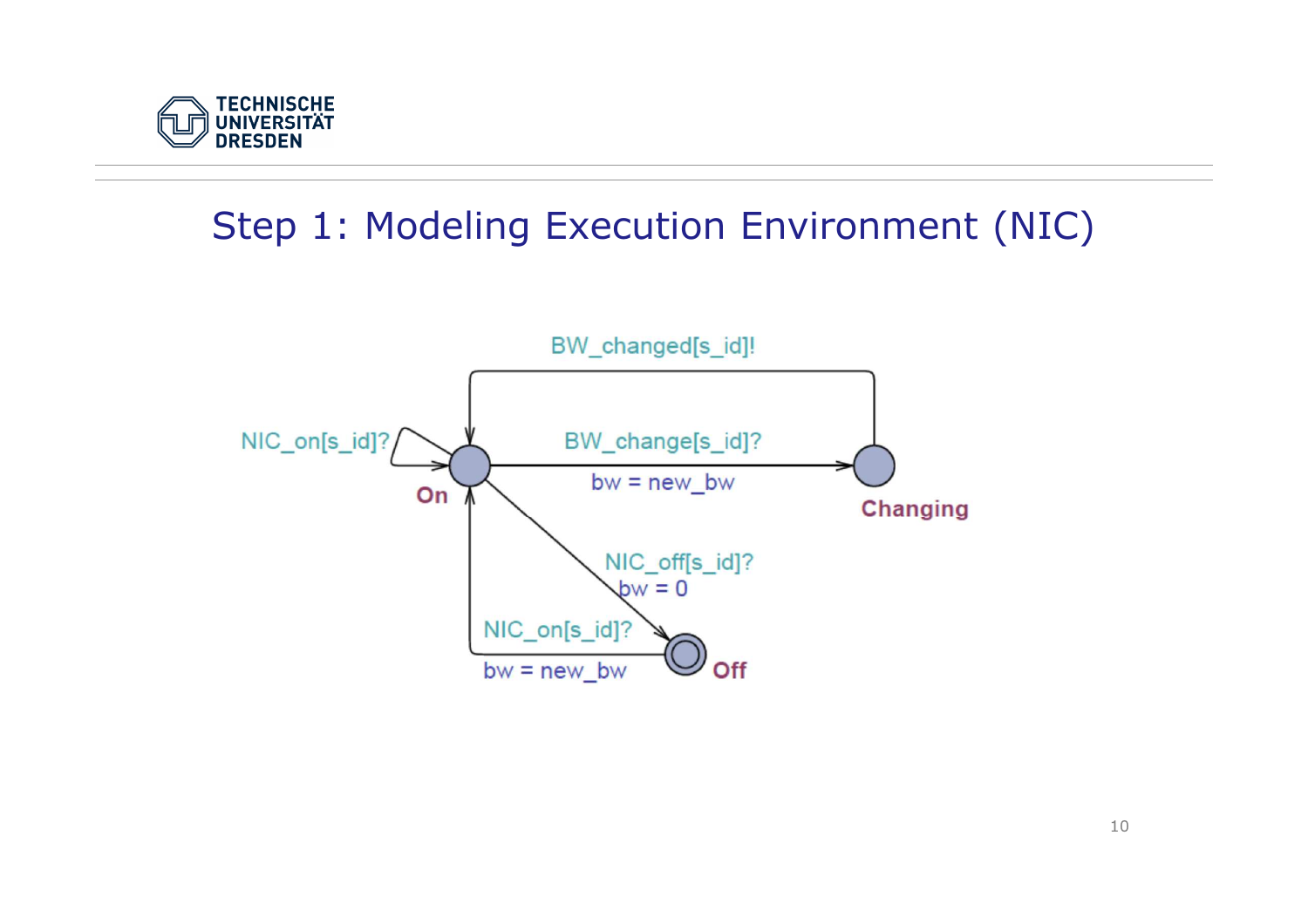

## Step 1: Modeling Execution Environment (Server)

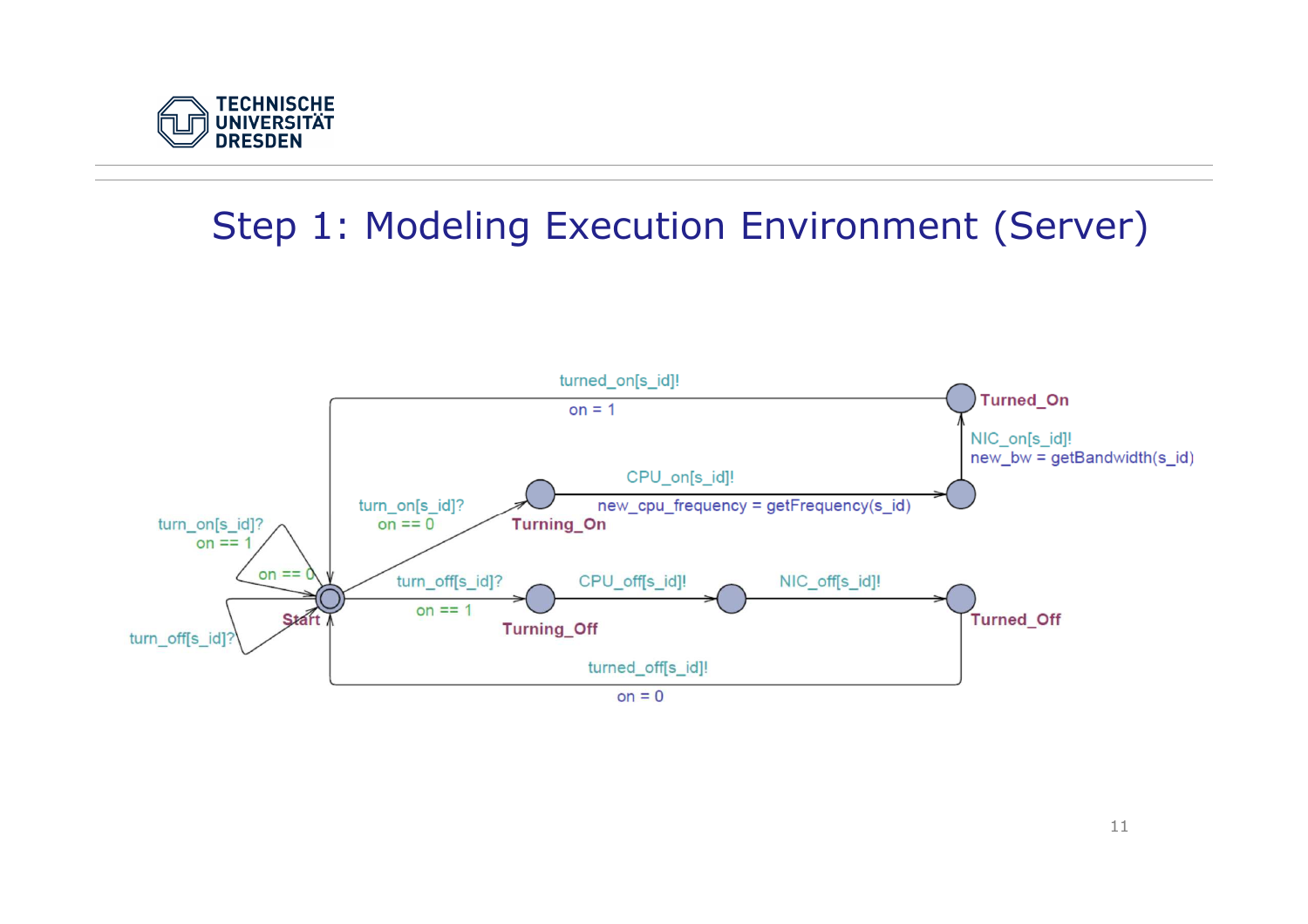

## Step 2: Modeling Individual Self-adaptive Systems

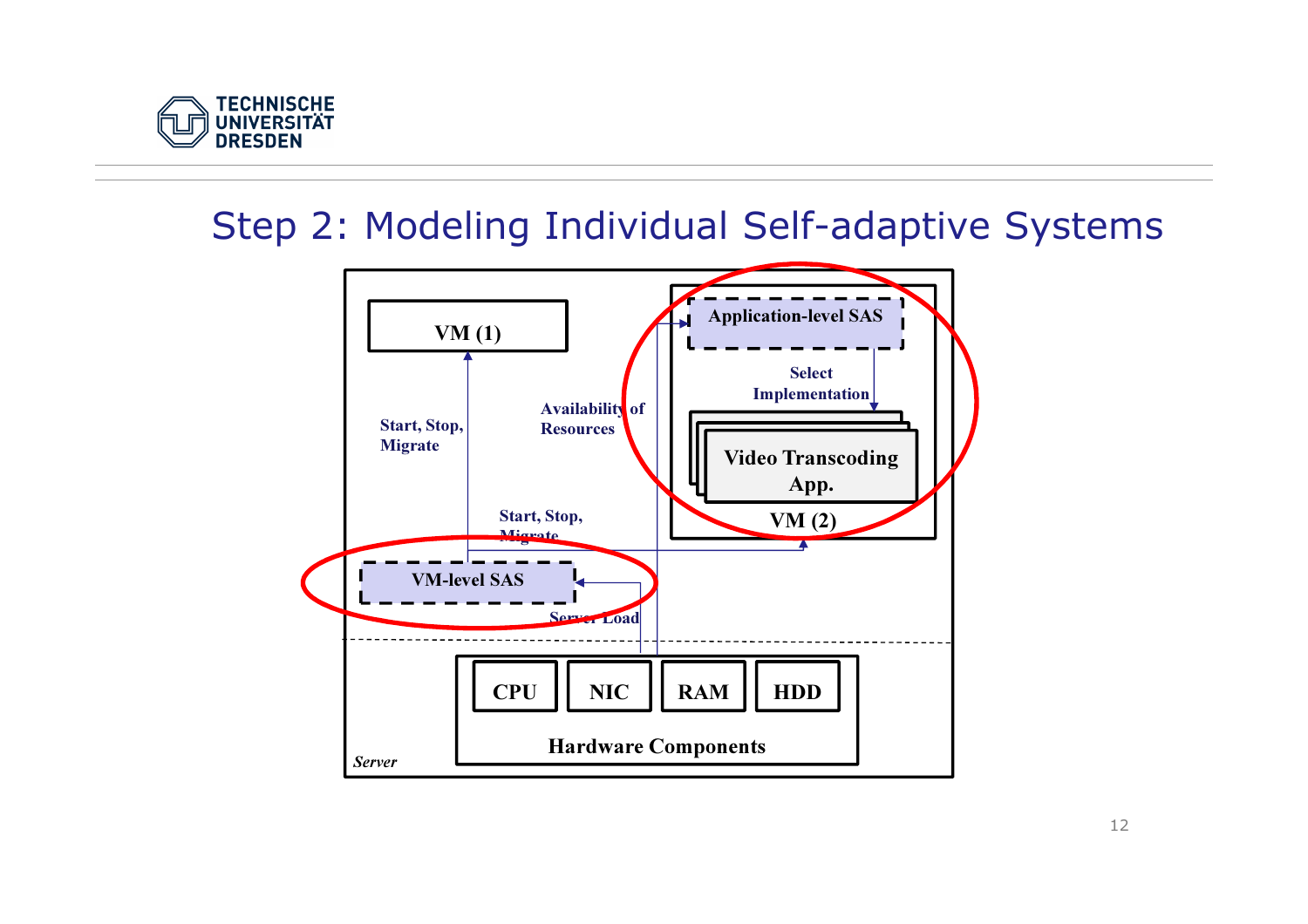

## Step 2: Modeling Individual Self-adaptive Systems



13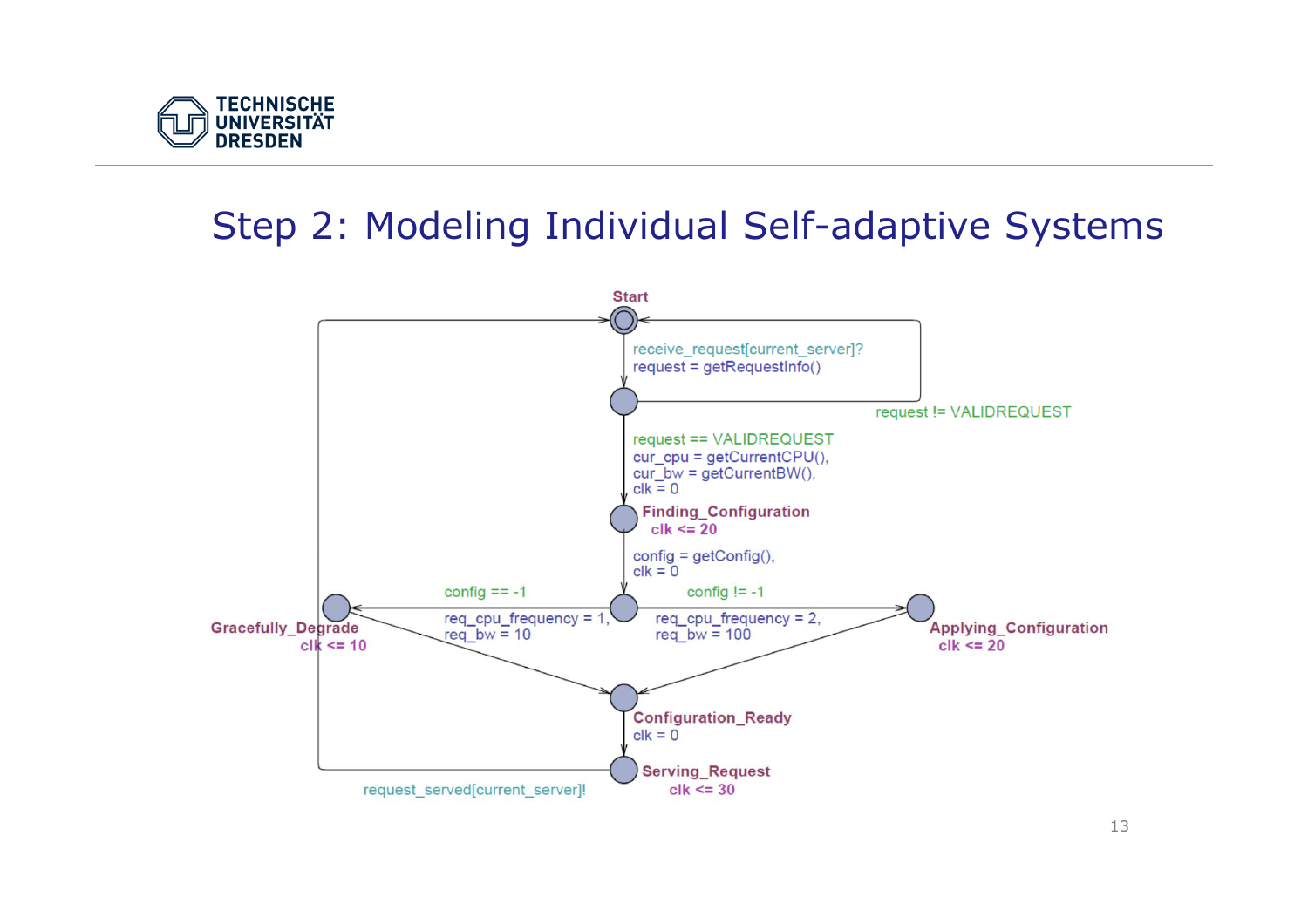

# Step 2: Modeling Individual Self-adaptive Systems



new server == current server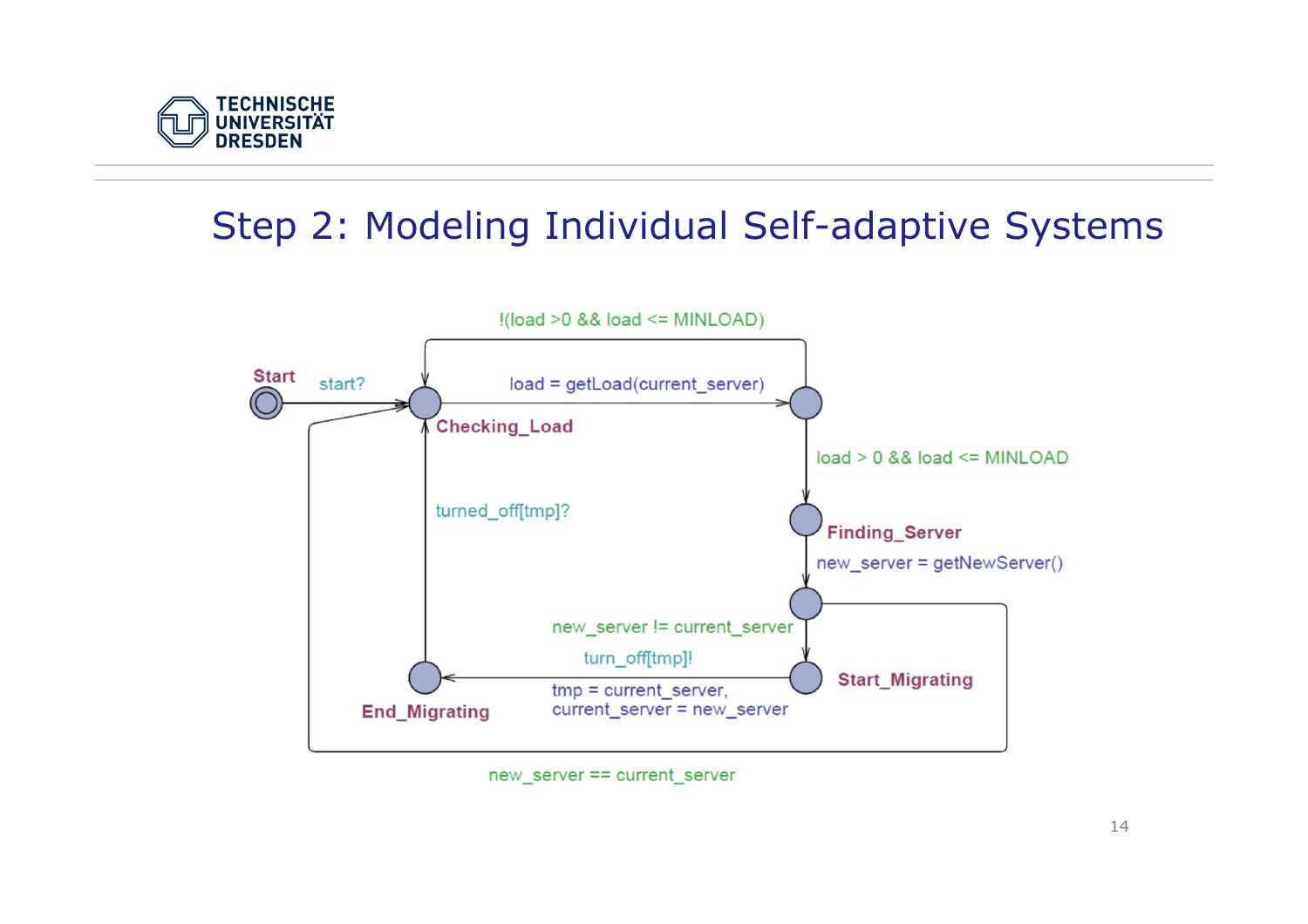

# Step 3: Verifying Individual Self-adaptive Systems

• If there is a valid request from user, the request will eventually be served by the application.

> $E \ll \sim$  (ApplicationLevelSAS.request == VALID\_REQUEST) and ApplicationLevelSAS.Serving\_Request)

• It will never be the case that while configuring the application with a new implementation, the CPU frequency and network bandwidth goes below the amount being used for selecting the implementation.

> All not (ApplicationLevelSAS.Applying\_Configuration and  $(CPU(current\_server).cpu\_frequency < cur_cpu$ or  $NIC(current\_server)$ .bw  $\lt$  cur\_bw))

• It will never be the case that while serving a request, the CPU frequency and network bandwidth goes below the amount required for serving the request.

> All not (ApplicationLevelSAS.Serving\_Request and  $(CPU(current_server).cpu_frequency < req_cput_frequency$ or  $NIC(current_server)$ .bw  $\langle$  req.bw)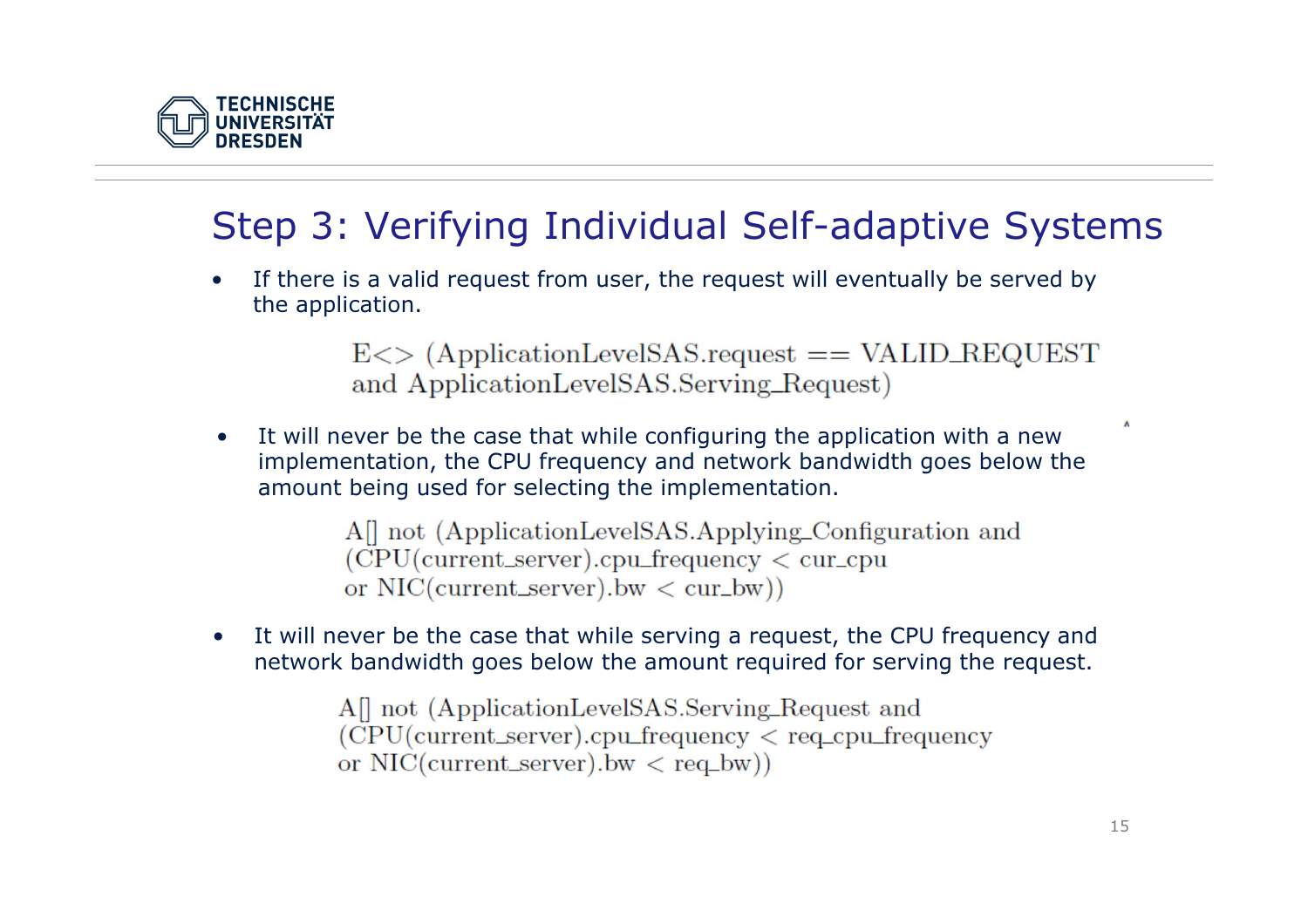

# Step 3: Verifying Individual Self-adaptive Systems

• If a server is underutilized, and if a new server is found to migrate the VMs to, the migration will take place.

 $E \ll$  (load  $>= 0$  and load  $\ll =$  MINLOAD and  $new\_server$ ! = current\_server and (VMLevelSAS.Start\_Migrating imply) VMLevelSAS.End\_Migrating))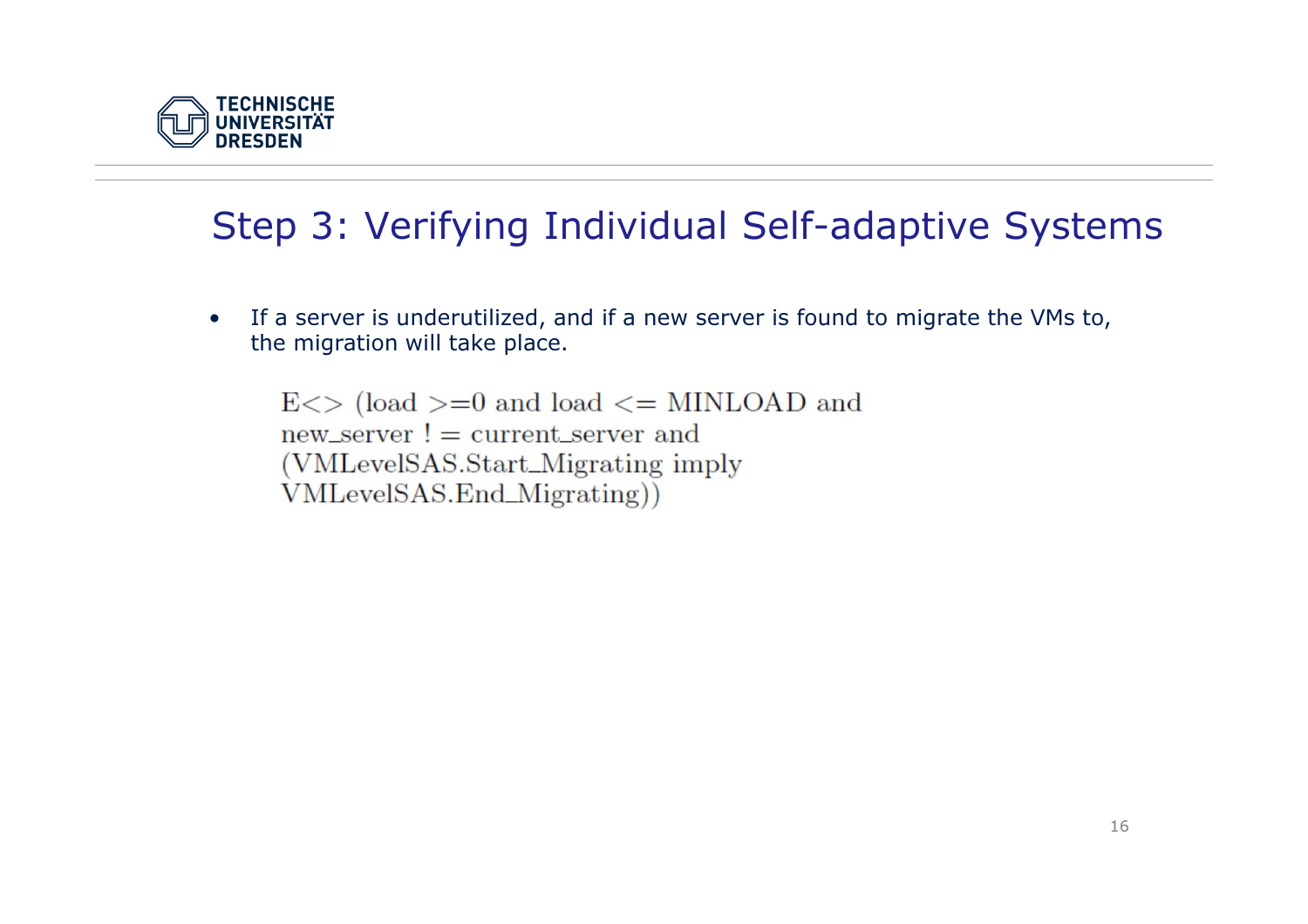

## Step 4: Detecting Emergent Interference

•Defining an SoS in UPPAAL:

#### $system$

CPU, NIC, Server, ApplicationLevelSAS, VMLevelSAS, RuntimeScenario;

•Detecting emergent interference:

 $A \models \rho$  and  $(A \otimes B \otimes \dots) \not\models \rho$ 

 $\bullet$  If a property is violated, model checkers give a counter-example trace. This trace can be adopted as a means to understand the potential interference among constituent systems.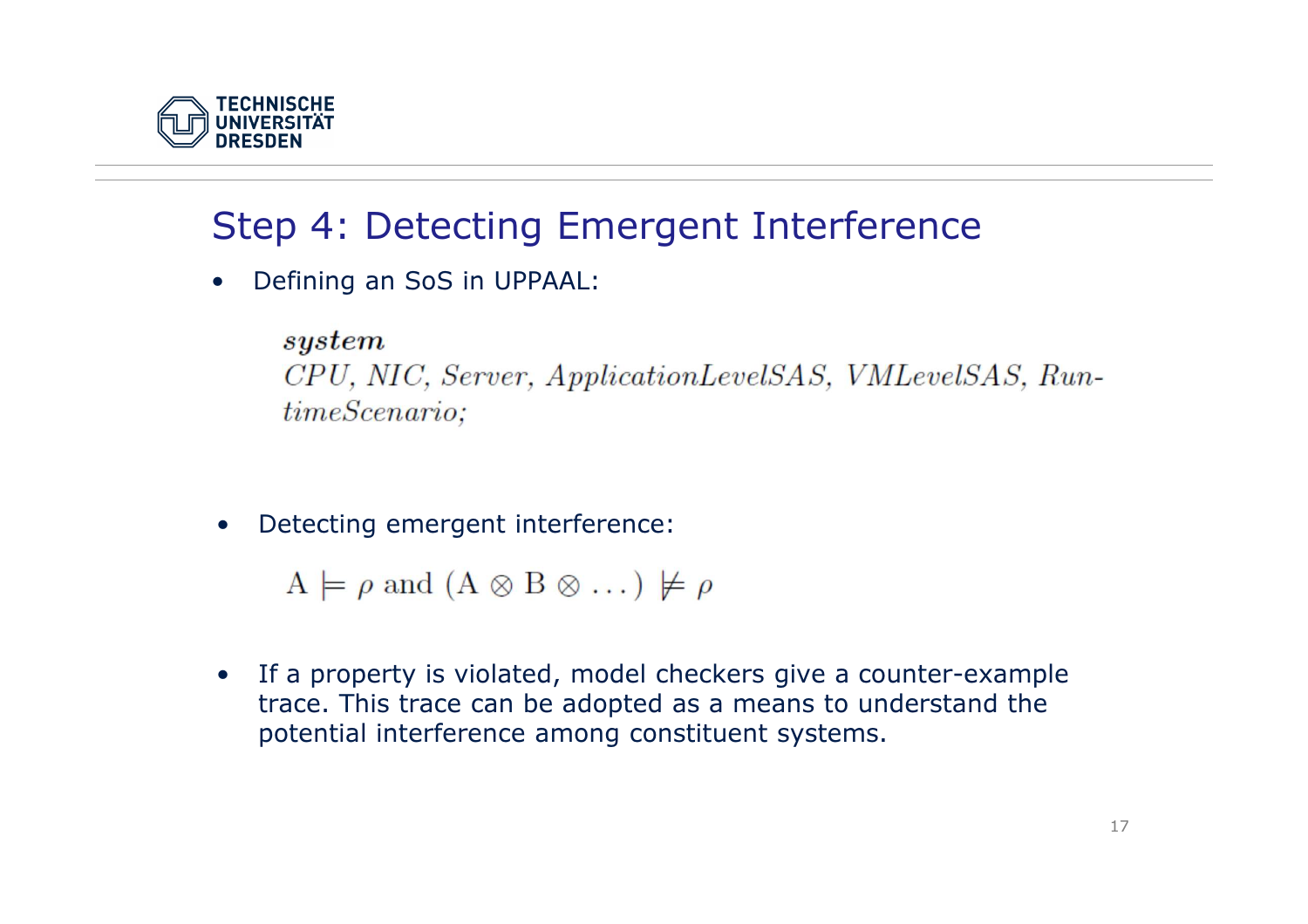

## Step 4: Detecting Emergent Interference

- $\bullet$  Emergent interference (1):
	- If the VM-level SAS migrates a VM while application-level SAS is selecting an implementation of the application, there may be a case that the available resources in the new server is below the amount of resources that the application-level SAS is considering for selecting the best implementation.
- $\bullet$  Emergent interference (2):
	- If the VM-level SAS migrates a VM while a selected implementation is serving a request, there may be a case that the available resources in the new server is below the amount of resources that is required by the implementation.
- • The execution of the application takes more time and energy on the new server.